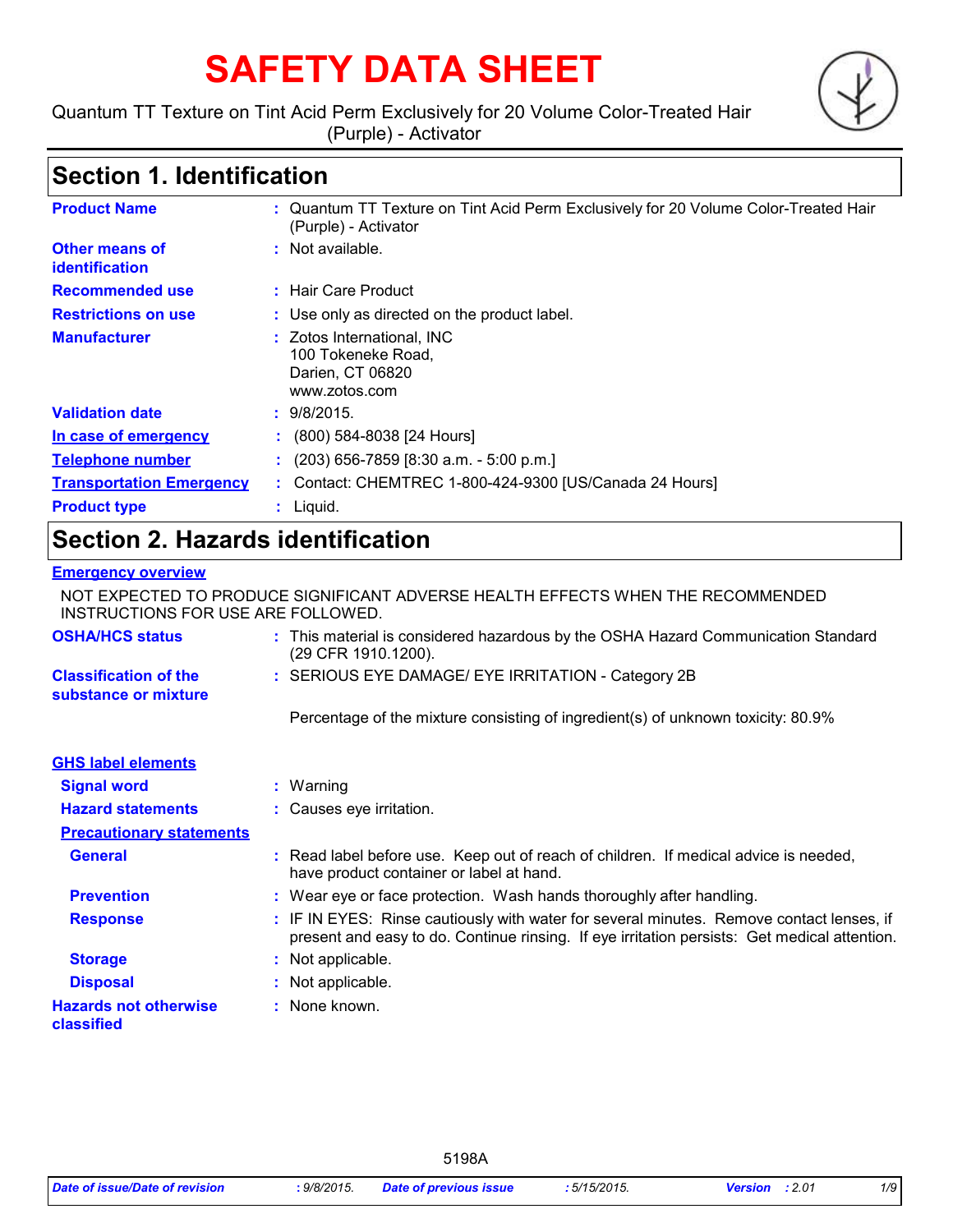### **Section 3. Composition/information on ingredients**

**Substance/mixture :**

```
: Mixture
```
**United States**

| <b>Name</b> | $\mathbf{0}$<br>70 | <b>CAS number</b> |
|-------------|--------------------|-------------------|
| glycerol    | 18.98              | 56-81-5           |

Any concentration shown as a range is to protect confidentiality or is due to batch variation.

**There are no additional ingredients present which, within the current knowledge of the supplier and in the concentrations applicable, are classified as hazardous to health or the environment and hence require reporting in this section.**

**Occupational exposure limits, if available, are listed in Section 8.**

### **Section 4. First aid measures**

| <b>Description of necessary first aid measures</b> |                                                                                                                                                                                                                                                                          |
|----------------------------------------------------|--------------------------------------------------------------------------------------------------------------------------------------------------------------------------------------------------------------------------------------------------------------------------|
| Eye contact                                        | : Flush with plenty of water for at<br>$\mathbf{r}$ . The contract of the contract of the contract of the contract of the contract of the contract of the contract of the contract of the contract of the contract of the contract of the contract of the contract of th |

| <b>Eye contact</b>                | : Flush with plenty of water for at least 15 minutes, occasionally lifting the upper and<br>lower eyelids. Seek medical attention.  |  |
|-----------------------------------|-------------------------------------------------------------------------------------------------------------------------------------|--|
| <b>Inhalation</b>                 | : Remove victim to fresh air and keep at rest in a position comfortable for breathing. Get<br>medical attention if you feel unwell. |  |
| <b>Skin contact</b>               | : Wash contaminated skin with soap and water. Remove contaminated clothing and<br>shoes. Wash clothing before reuse.                |  |
| <b>Ingestion</b>                  | : Get medical attention immediately.                                                                                                |  |
|                                   | Indication of immediate medical attention and special treatment needed, if necessary                                                |  |
| <b>Notes to physician</b>         | : Treat symptomatically.                                                                                                            |  |
| <b>Specific treatments</b>        | : No specific treatment.                                                                                                            |  |
| <b>Protection of first-aiders</b> | : Use suitable protective equipment (section 8).                                                                                    |  |

#### **See toxicological information (Section 11)**

### **Section 5. Fire-fighting measures**

| <b>Extinguishing media</b>                               |                                                                                                                                                                                                     |
|----------------------------------------------------------|-----------------------------------------------------------------------------------------------------------------------------------------------------------------------------------------------------|
| <b>Suitable extinguishing</b><br>media                   | : Use an extinguishing agent suitable for the surrounding fire.                                                                                                                                     |
| <b>Unsuitable extinguishing</b><br>media                 | : None known.                                                                                                                                                                                       |
| <b>Specific hazards arising</b><br>from the chemical     | : In a fire or if heated, a pressure increase will occur and the container may burst.                                                                                                               |
| <b>Hazardous thermal</b><br>decomposition products       | Decomposition products may include the following materials:<br>carbon dioxide<br>carbon monoxide<br>sulfur oxides                                                                                   |
| <b>Special protective actions</b><br>for fire-fighters   | : Promptly isolate the scene by removing all persons from the vicinity of the incident if<br>there is a fire. No action shall be taken involving any personal risk or without suitable<br>training. |
| <b>Special protective</b><br>equipment for fire-fighters | Fire-fighters should wear appropriate protective equipment and self-contained breathing<br>apparatus (SCBA) with a full face-piece operated in positive pressure mode.                              |
|                                                          |                                                                                                                                                                                                     |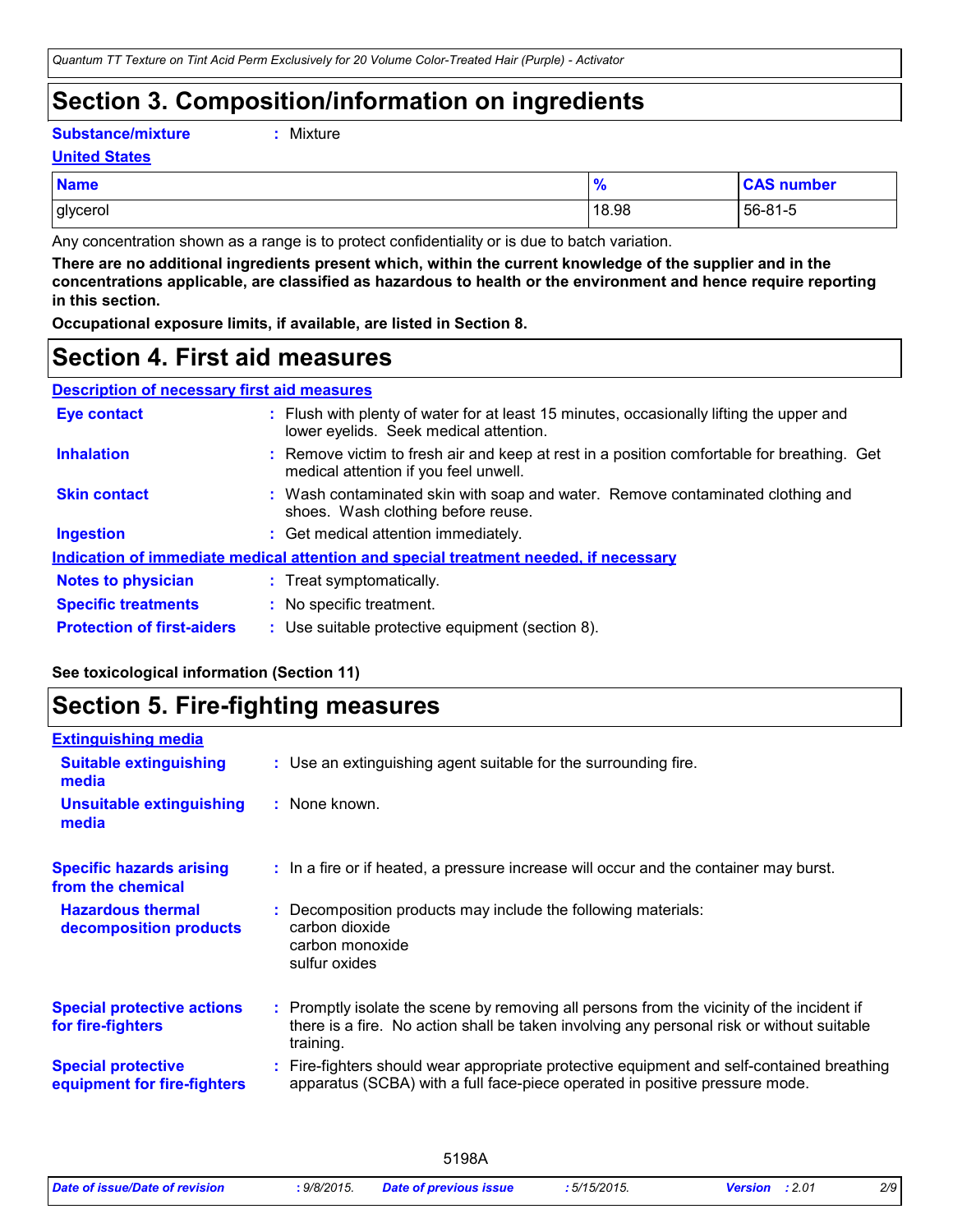*Quantum TT Texture on Tint Acid Perm Exclusively for 20 Volume Color-Treated Hair (Purple) - Activator*

### **Section 6. Accidental release measures**

|                                  | Personal precautions, protective equipment and emergency procedures                                                                                                                                                                                                                                                                                                                                              |
|----------------------------------|------------------------------------------------------------------------------------------------------------------------------------------------------------------------------------------------------------------------------------------------------------------------------------------------------------------------------------------------------------------------------------------------------------------|
| For non-emergency<br>personnel   | : No action shall be taken involving any personal risk or without suitable training.<br>Evacuate surrounding areas. Keep unnecessary and unprotected personnel from<br>entering. Do not touch or walk through spilled material. Avoid breathing vapor or mist.<br>Provide adequate ventilation. Wear appropriate respirator when ventilation is<br>inadequate. Put on appropriate personal protective equipment. |
| For emergency responders :       | If specialised clothing is required to deal with the spillage, take note of any information<br>in Section 8 on suitable and unsuitable materials. See also the information in "For non-<br>emergency personnel".                                                                                                                                                                                                 |
| <b>Environmental precautions</b> | : Avoid dispersal of spilled material and runoff and contact with soil, waterways, drains<br>and sewers. Inform the relevant authorities if the product has caused environmental<br>pollution (sewers, waterways, soil or air).                                                                                                                                                                                  |

#### **Methods and materials for containment and cleaning up**

| <b>Small spill</b> | : Stop leak if without risk. Dilute with water and mop up if water-soluble.                                                                                                                                                                                                                                                                                                                                                       |
|--------------------|-----------------------------------------------------------------------------------------------------------------------------------------------------------------------------------------------------------------------------------------------------------------------------------------------------------------------------------------------------------------------------------------------------------------------------------|
| <b>Large spill</b> | : Stop leak if without risk. Contain and collect spillage with non-combustible, absorbent<br>material e.g. sand, earth, vermiculite or diatomaceous earth and place in container for<br>disposal according to local regulations (see Section 13). Contaminated absorbent<br>material may pose the same hazard as the spilled product. Note: see Section 1 for<br>emergency contact information and Section 13 for waste disposal. |

# **Section 7. Handling and storage**

#### **Precautions for safe handling**

| <b>Protective measures</b>                                                       |     | : Put on appropriate personal protective equipment (see Section 8). Do not ingest. Avoid<br>contact with eyes, skin and clothing. Avoid breathing vapor or mist.                                                                                                                   |
|----------------------------------------------------------------------------------|-----|------------------------------------------------------------------------------------------------------------------------------------------------------------------------------------------------------------------------------------------------------------------------------------|
| <b>Advice on general</b><br>occupational hygiene                                 |     | : Eating, drinking and smoking should be prohibited in areas where this material is<br>handled, stored and processed. Remove contaminated clothing and protective<br>equipment before entering eating areas. See also Section 8 for additional information<br>on hygiene measures. |
| <b>Conditions for safe storage,</b><br>including any<br><b>incompatibilities</b> | -11 | Store in accordance with local regulations. Store in original container protected from<br>direct sunlight in a dry, cool and well-ventilated area, away from incompatible materials<br>(see Section 10) and food and drink.                                                        |

# **Section 8. Exposure controls/personal protection**

#### **United States**

#### **Control parameters**

#### **Occupational exposure limits**

| <b>Ingredient name</b> | <b>Exposure limits</b>                                                                                                                                                                                                                                                                                                                          |
|------------------------|-------------------------------------------------------------------------------------------------------------------------------------------------------------------------------------------------------------------------------------------------------------------------------------------------------------------------------------------------|
| glycerol               | OSHA PEL 1989 (United States, 3/1989).<br>TWA: 5 mg/m <sup>3</sup> 8 hours. Form: Respirable<br><b>I</b> fraction<br>TWA: 10 mg/m <sup>3</sup> 8 hours. Form: Total dust<br>OSHA PEL (United States, 2/2013).<br>TWA: 5 mg/m <sup>3</sup> 8 hours. Form: Respirable<br><b>I</b> fraction<br>TWA: 15 mg/m <sup>3</sup> 8 hours. Form: Total dust |

#### **Appropriate engineering controls**

**:** Good general ventilation should be sufficient to control worker exposure to airborne contaminants.

| Date of issue/Date of revision | $9/8/2015$ . | <b>Date of previous issue</b> | : 5/15/2015. | <b>Version</b> : 2.01 | 3/9 |
|--------------------------------|--------------|-------------------------------|--------------|-----------------------|-----|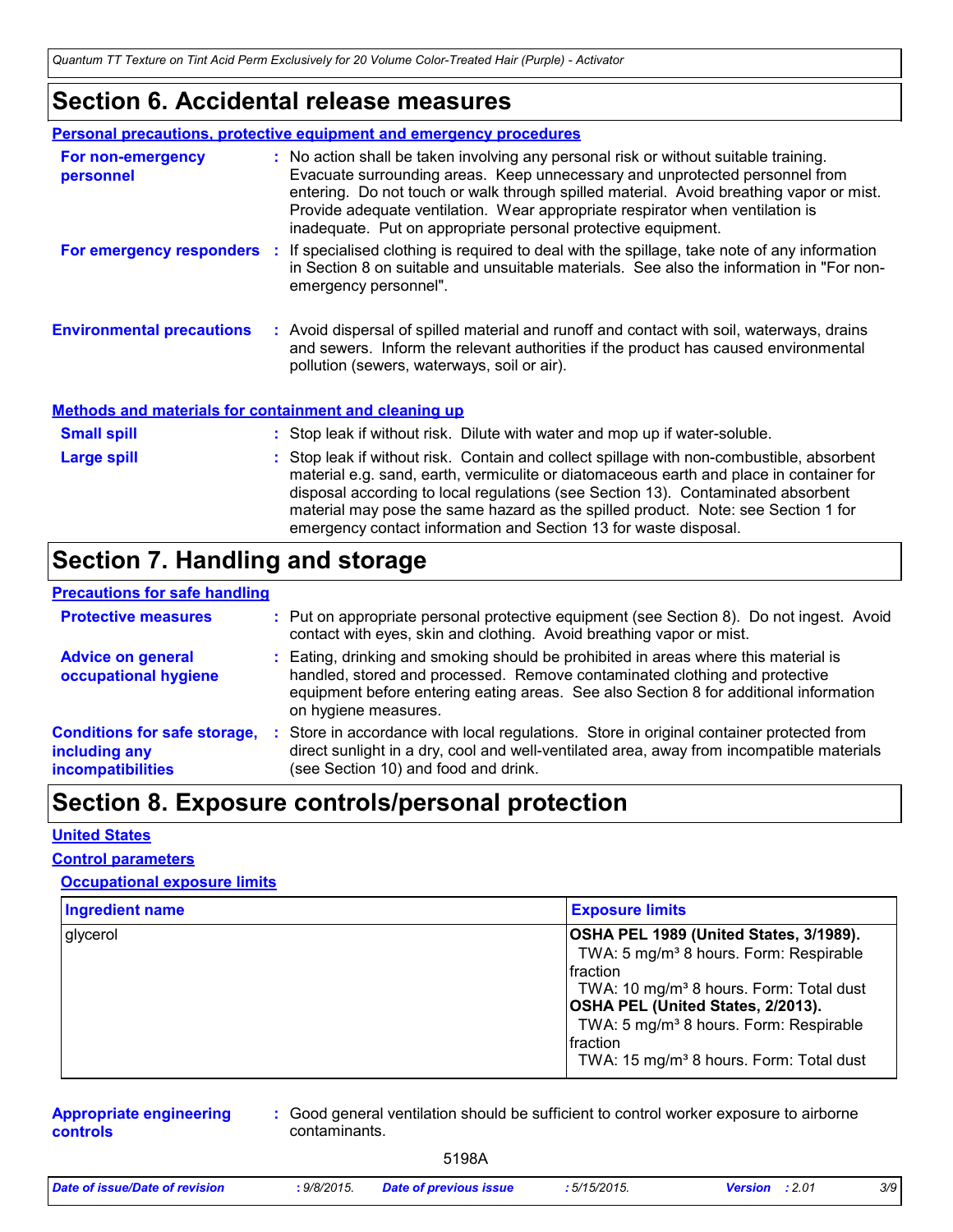### **Section 8. Exposure controls/personal protection**

| <b>Environmental exposure</b> | Emissions from ventilation or work process equipment should be checked to ensure     |
|-------------------------------|--------------------------------------------------------------------------------------|
| <b>controls</b>               | they comply with the requirements of environmental protection legislation. In some   |
|                               | cases, fume scrubbers, filters or engineering modifications to the process equipment |
|                               | will be necessary to reduce emissions to acceptable levels.                          |

| Individual protection measures |
|--------------------------------|
|--------------------------------|

| <b>Hygiene measures</b>       | $\mathbf{r}$                                                                                                                                                                                                                                                                                                               |
|-------------------------------|----------------------------------------------------------------------------------------------------------------------------------------------------------------------------------------------------------------------------------------------------------------------------------------------------------------------------|
| <b>Hygiene measures</b>       | : Avoid contact with skin and eyes. If in eyes or on skin, rinse well with water. When<br>using do not eat, drink or smoke.                                                                                                                                                                                                |
| <b>Eye/face protection</b>    | : Wear eye/face protection.                                                                                                                                                                                                                                                                                                |
| <b>Skin protection</b>        |                                                                                                                                                                                                                                                                                                                            |
| <b>Hand protection</b>        | : Wear suitable gloves.                                                                                                                                                                                                                                                                                                    |
| <b>Body protection</b>        | : Wear suitable protective clothing.                                                                                                                                                                                                                                                                                       |
| <b>Other skin protection</b>  | : Appropriate footwear and any additional skin protection measures should be selected<br>based on the task being performed and the risks involved and should be approved by a<br>specialist before handling this product.                                                                                                  |
| <b>Other skin protection</b>  | : Appropriate footwear and any additional skin protection measures should be selected<br>based on the task being performed and the risks involved and should be approved by a<br>specialist before handling this product.                                                                                                  |
| <b>Respiratory protection</b> | : Use a properly fitted, air-purifying or air-fed respirator complying with an approved<br>standard if a risk assessment indicates this is necessary. Respirator selection must be<br>based on known or anticipated exposure levels, the hazards of the product and the safe<br>working limits of the selected respirator. |

**Consult local authorities for acceptable exposure limits.**

# **Section 9. Physical and chemical properties**

| : Liquid. [Viscous liquid.]              |
|------------------------------------------|
| : Clear. Hazy                            |
| : Mild. Sulfurous.                       |
| : $>212^{\circ}$ C ( $>413.6^{\circ}$ F) |
| : Closed cup: Not applicable.            |
| $: 1.2 \text{ to } 1.4$                  |
|                                          |

# **Section 10. Stability and reactivity**

| <b>Date of issue/Date of revision</b>               | : 9/8/2015.         | <b>Date of previous issue</b>                                                                | :5/15/2015. | <b>Version</b> | : 2.01 | 4/9 |  |
|-----------------------------------------------------|---------------------|----------------------------------------------------------------------------------------------|-------------|----------------|--------|-----|--|
|                                                     |                     | 5198A                                                                                        |             |                |        |     |  |
| <b>Hazardous decomposition</b><br>products          | not be produced.    | : Under normal conditions of storage and use, hazardous decomposition products should        |             |                |        |     |  |
| <b>Incompatible materials</b>                       | : No specific data. |                                                                                              |             |                |        |     |  |
| <b>Conditions to avoid</b>                          | : No specific data. |                                                                                              |             |                |        |     |  |
| <b>Possibility of hazardous</b><br><b>reactions</b> |                     | : Under normal conditions of storage and use, hazardous reactions will not occur.            |             |                |        |     |  |
| <b>Chemical stability</b>                           |                     | : The product is stable.                                                                     |             |                |        |     |  |
| <b>Reactivity</b>                                   |                     | : No specific test data related to reactivity available for this product or its ingredients. |             |                |        |     |  |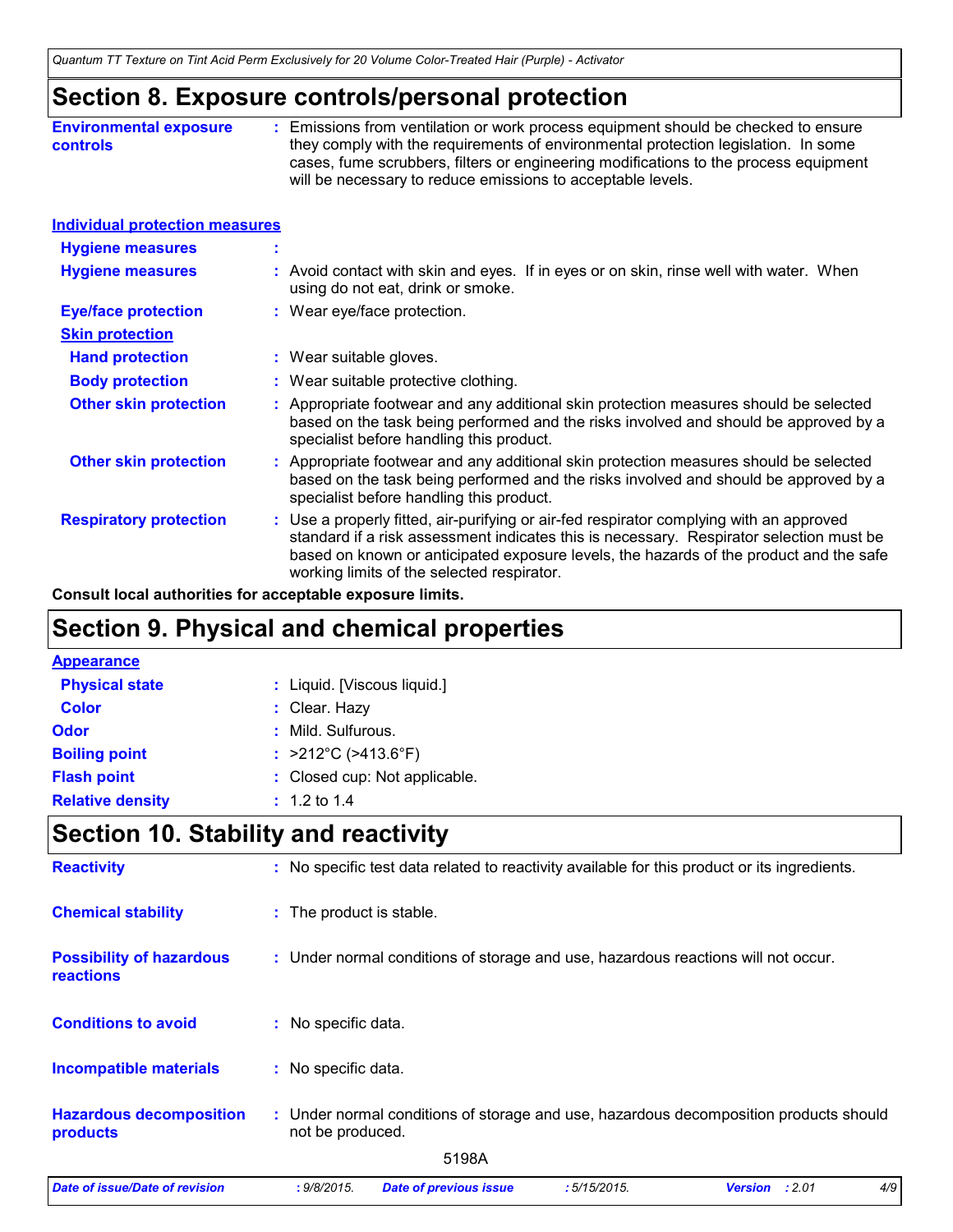# **Section 11. Toxicological information**

#### **United States**

#### **Information on toxicological effects**

#### **Acute toxicity**

| <b>Product/ingredient name</b> | <b>Result</b> | <b>Species</b> | <b>Dose</b> | <b>Exposure</b> |
|--------------------------------|---------------|----------------|-------------|-----------------|
| glycerol                       | LD50 Oral     | Rat            | 12600 mg/kg |                 |

#### **Irritation/Corrosion**

| <b>Product/ingredient name</b> | <b>Result</b>        | <b>Species</b> | <b>Score</b> | <b>Exposure</b>              | <b>Observation</b> |
|--------------------------------|----------------------|----------------|--------------|------------------------------|--------------------|
| glycerol                       | Eyes - Mild irritant | Rabbit         |              | 24 hours 500<br>milligrams   |                    |
|                                | Skin - Mild irritant | Rabbit         |              | l 24 hours 500<br>milligrams |                    |

#### **Sensitization**

Not available.

#### **Mutagenicity**

Not available.

#### **Carcinogenicity**

Not available.

#### **Reproductive toxicity**

Not available.

#### **Teratogenicity**

Not available.

#### **Specific target organ toxicity (single exposure)**

Not available.

#### **Specific target organ toxicity (repeated exposure)**

Not available.

#### **Aspiration hazard**

Not available.

#### **Information on the likely :** Not available. **routes of exposure**

**Potential acute health** 

| Potential acute health effects |                                                                                     |
|--------------------------------|-------------------------------------------------------------------------------------|
| <b>Eye contact</b>             | : Causes eye irritation.                                                            |
| <b>Inhalation</b>              | : No known significant effects or critical hazards.                                 |
| <b>Skin contact</b>            | : No known significant effects or critical hazards.                                 |
| <b>Ingestion</b>               | : May be irritating to mouth, throat and stomach.                                   |
|                                | <b>Symptoms related to the physical, chemical and toxicological characteristics</b> |
| <b>Eye contact</b>             | : Adverse symptoms may include the following:<br>irritation<br>watering<br>redness  |
| <b>Inhalation</b>              | : No specific data.                                                                 |
| <b>Skin contact</b>            | : No specific data.                                                                 |
| <b>Ingestion</b>               | : No specific data.                                                                 |
|                                |                                                                                     |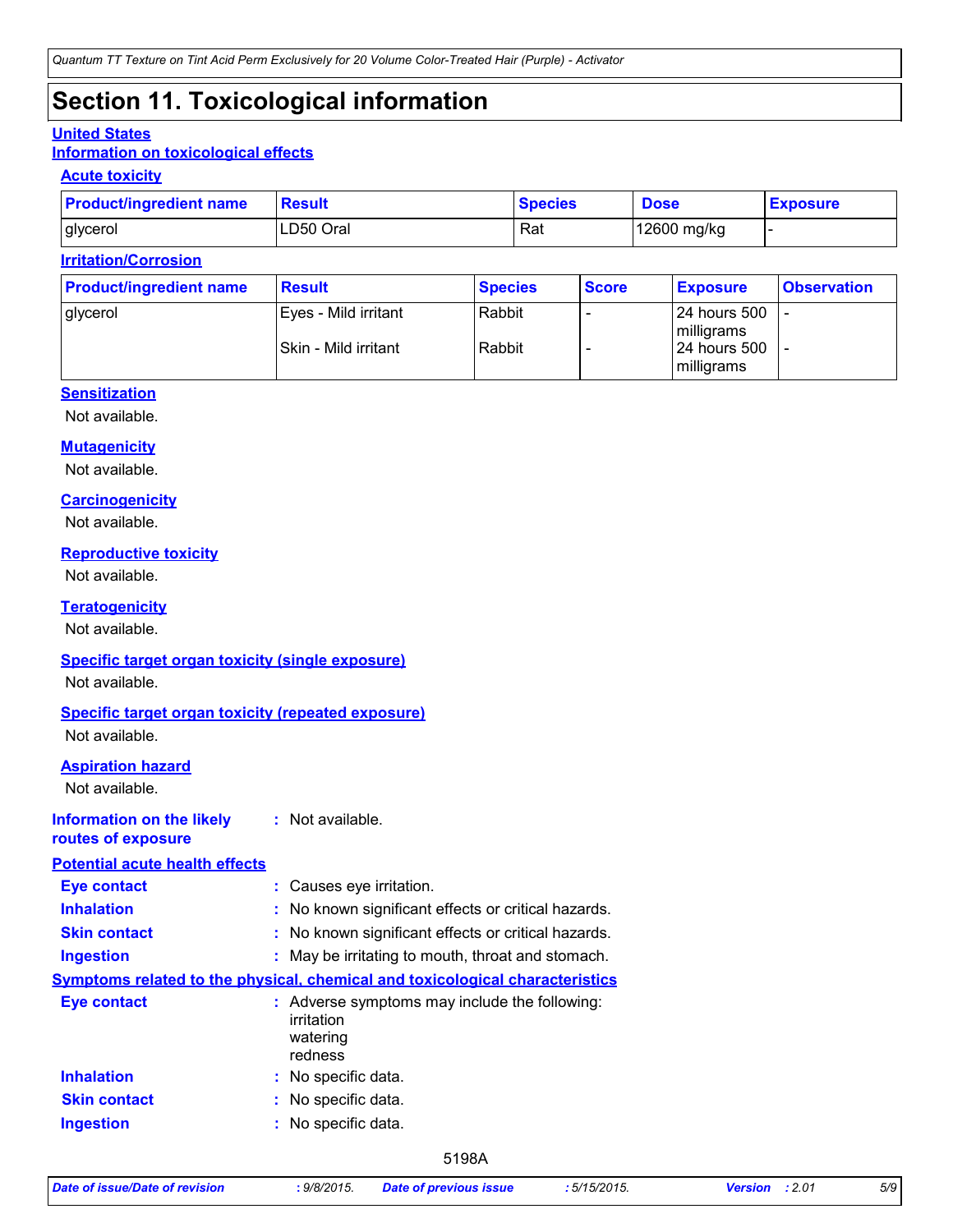### **Section 11. Toxicological information**

|                                                   | Delayed and immediate effects and also chronic effects from short and long term exposure |
|---------------------------------------------------|------------------------------------------------------------------------------------------|
| <b>Short term exposure</b>                        |                                                                                          |
| <b>Potential immediate</b><br><b>effects</b>      | $:$ Not available.                                                                       |
| <b>Potential delayed effects</b>                  | : Not available.                                                                         |
| <b>Long term exposure</b>                         |                                                                                          |
| <b>Potential immediate</b>                        | : Not available.                                                                         |
| effects                                           |                                                                                          |
| <b>Potential delayed effects : Not available.</b> |                                                                                          |
| <b>Potential chronic health effects</b>           |                                                                                          |
| Not available.                                    |                                                                                          |
| <b>General</b>                                    | : No known significant effects or critical hazards.                                      |
| <b>Carcinogenicity</b>                            | : No known significant effects or critical hazards.                                      |
| <b>Mutagenicity</b>                               | : No known significant effects or critical hazards.                                      |
| <b>Teratogenicity</b>                             | : No known significant effects or critical hazards.                                      |
| <b>Developmental effects</b>                      | : No known significant effects or critical hazards.                                      |
| <b>Fertility effects</b>                          | : No known significant effects or critical hazards.                                      |
| <b>Numerical measures of toxicity</b>             |                                                                                          |
| <b>Acute toxicity estimates</b>                   |                                                                                          |
| Not available.                                    |                                                                                          |

### **Section 12. Ecological information**

#### **United States**

#### **Toxicity**

Not available.

#### **Persistence and degradability**

#### Not available.

#### **Bioaccumulative potential**

| <b>Product/ingredient name</b> | $\mathsf{LogP}_\mathsf{ow}$ | <b>BCF</b> | <b>Potential</b> |
|--------------------------------|-----------------------------|------------|------------------|
| glycerol                       | 1.76                        |            | low              |

5198A

#### **Mobility in soil**

**Soil/water partition coefficient (KOC) :** Not available.

#### **Other adverse effects** : No known significant effects or critical hazards.

### **Section 13. Disposal considerations**

#### **Disposal methods :**

Disposal of this product, solutions and any by-products should at all times comply with the requirements of environmental protection and waste disposal legislation and any regional local authority requirements. Care should be taken when handling emptied containers that have not been cleaned or rinsed out.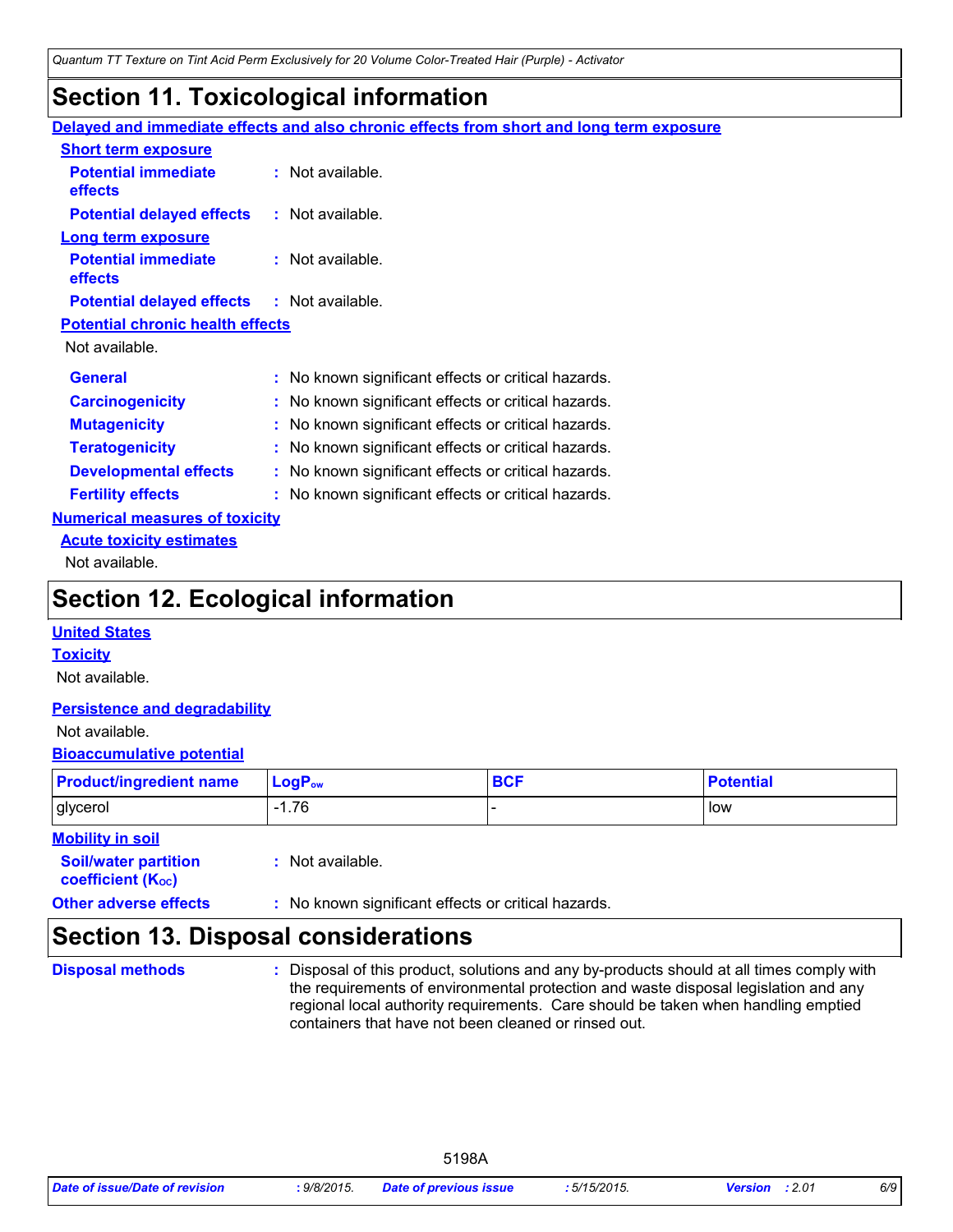*Quantum TT Texture on Tint Acid Perm Exclusively for 20 Volume Color-Treated Hair (Purple) - Activator*

# **Section 14. Transport information**

| <b>Regulatory</b><br>information       | <b>UN number</b>         | <b>Proper shipping name</b> | <b>Classes</b> |                              | PG* Label | <b>Additional</b><br>information |
|----------------------------------------|--------------------------|-----------------------------|----------------|------------------------------|-----------|----------------------------------|
| <b>DOT Classification</b>              | <b>Not</b><br>regulated. |                             |                | $\qquad \qquad \blacksquare$ |           |                                  |
| <b>TDG Classification</b>              | <b>Not</b><br>regulated. |                             |                | $\qquad \qquad -$            |           |                                  |
| <b>Mexico</b><br><b>Classification</b> | <b>Not</b><br>regulated. |                             |                | $\overline{\phantom{0}}$     |           |                                  |
| <b>ADR/RID Class</b>                   | <b>Not</b><br>regulated. |                             |                | $\overline{\phantom{0}}$     |           |                                  |
| <b>IMDG Class</b>                      | <b>Not</b><br>regulated. |                             |                | $\overline{\phantom{0}}$     |           |                                  |
| <b>IATA-DGR Class</b>                  | <b>Not</b><br>regulated. |                             |                | $\overline{\phantom{0}}$     |           |                                  |

PG\* : Packing group

# **Section 15. Regulatory information**

| <b>U.S. Federal regulations</b>                                                   | : TSCA 8(a) CDR Exempt/Partial exemption: Not determined<br>United States inventory (TSCA 8b): All components are listed or exempted. |                       |                                         |                 |                                                 |                                                 |
|-----------------------------------------------------------------------------------|---------------------------------------------------------------------------------------------------------------------------------------|-----------------------|-----------------------------------------|-----------------|-------------------------------------------------|-------------------------------------------------|
| <b>Clean Air Act Section 112</b><br>(b) Hazardous Air<br><b>Pollutants (HAPs)</b> | : Not listed                                                                                                                          |                       |                                         |                 |                                                 |                                                 |
| <b>Clean Air Act Section 602</b><br><b>Class I Substances</b>                     | : Not listed                                                                                                                          |                       |                                         |                 |                                                 |                                                 |
| <b>Clean Air Act Section 602</b><br><b>Class II Substances</b>                    | : Not listed                                                                                                                          |                       |                                         |                 |                                                 |                                                 |
| <b>DEA List I Chemicals</b><br>(Precursor Chemicals)                              | : Not listed                                                                                                                          |                       |                                         |                 |                                                 |                                                 |
| <b>DEA List II Chemicals</b><br><b>(Essential Chemicals)</b>                      | : Not listed                                                                                                                          |                       |                                         |                 |                                                 |                                                 |
| <b>SARA 302/304</b>                                                               |                                                                                                                                       |                       |                                         |                 |                                                 |                                                 |
| <b>Composition/information on ingredients</b>                                     |                                                                                                                                       |                       |                                         |                 |                                                 |                                                 |
| No products were found.                                                           |                                                                                                                                       |                       |                                         |                 |                                                 |                                                 |
| <b>SARA 304 RQ</b>                                                                | : Not applicable.                                                                                                                     |                       |                                         |                 |                                                 |                                                 |
| <b>SARA 311/312</b>                                                               |                                                                                                                                       |                       |                                         |                 |                                                 |                                                 |
| <b>Classification</b>                                                             | : Immediate (acute) health hazard                                                                                                     |                       |                                         |                 |                                                 |                                                 |
| <b>Composition/information on ingredients</b>                                     |                                                                                                                                       |                       |                                         |                 |                                                 |                                                 |
| <b>Name</b>                                                                       | %                                                                                                                                     | <b>Fire</b><br>hazard | <b>Sudden</b><br>release of<br>pressure | <b>Reactive</b> | <b>Immediate</b><br>(acute)<br>health<br>hazard | <b>Delayed</b><br>(chronic)<br>health<br>hazard |
| glycerol                                                                          | 18.98                                                                                                                                 | No.                   | No.                                     | No.             | Yes.                                            | No.                                             |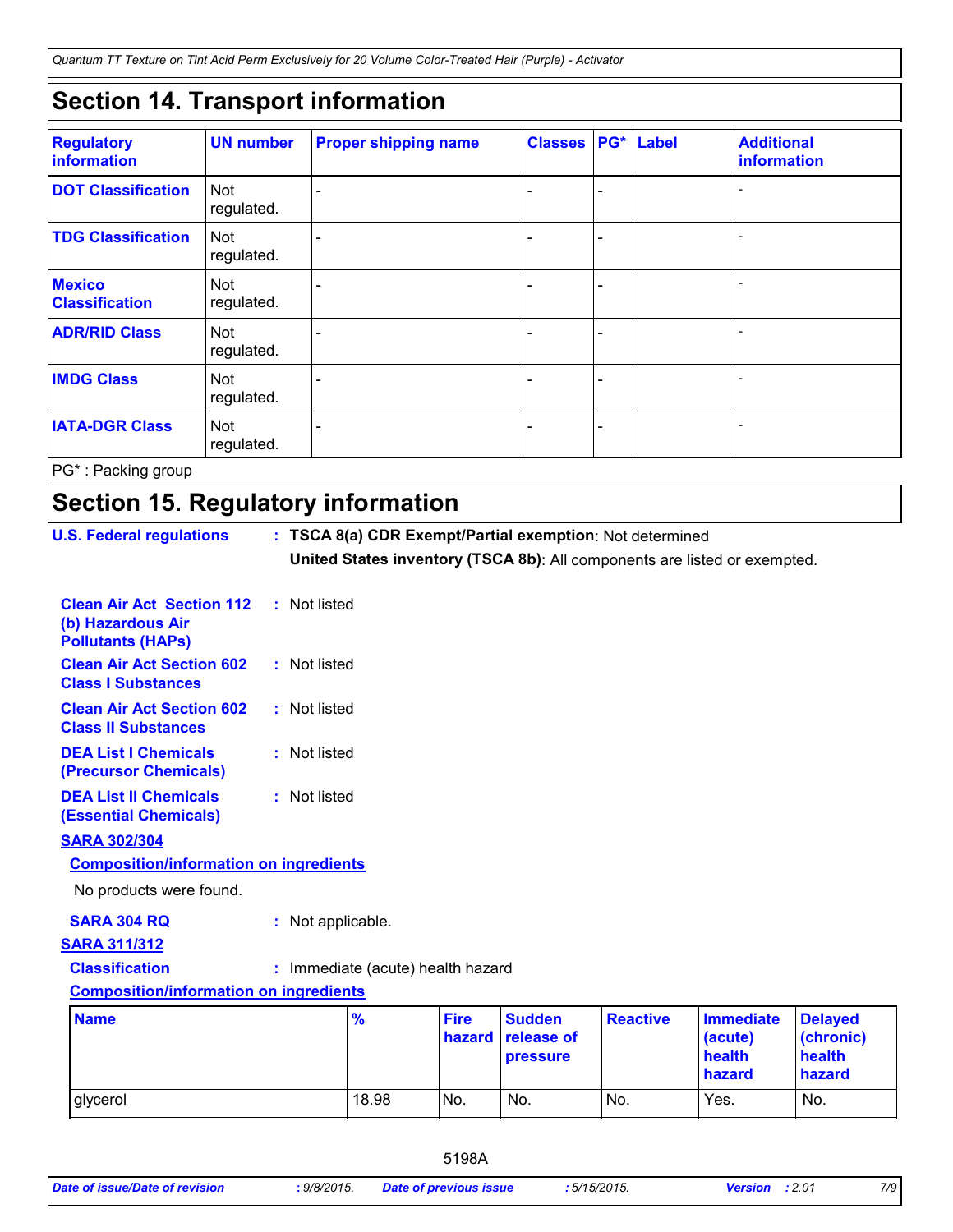# **Section 15. Regulatory information**

| <b>State regulations</b>                                     |                                                                                                                                                                                                                                   |
|--------------------------------------------------------------|-----------------------------------------------------------------------------------------------------------------------------------------------------------------------------------------------------------------------------------|
| <b>Massachusetts</b>                                         | : The following components are listed: GLYCERINE MIST                                                                                                                                                                             |
| <b>New York</b>                                              | : None of the components are listed.                                                                                                                                                                                              |
| <b>New Jersey</b>                                            | : The following components are listed: GLYCERIN; 1,2,3-PROPANETRIOL                                                                                                                                                               |
| <b>Pennsylvania</b>                                          | : The following components are listed: 1,2,3-PROPANETRIOL                                                                                                                                                                         |
| <b>California Prop. 65</b>                                   | CALIFORNIA PROPOSITION 65: The following statement is made in order to comply with the California Safe Drinking<br>Water and Toxic Enforcement Act of 1986. This product is not known to the State of California to cause cancer. |
| Not available.                                               |                                                                                                                                                                                                                                   |
| <b>International requlations</b>                             |                                                                                                                                                                                                                                   |
|                                                              | <b>Chemical Weapon Convention List Schedules I, II &amp; III Chemicals</b>                                                                                                                                                        |
| Not listed.                                                  |                                                                                                                                                                                                                                   |
| <b>Montreal Protocol (Annexes A, B, C, E)</b><br>Not listed. |                                                                                                                                                                                                                                   |
|                                                              | <b>Stockholm Convention on Persistent Organic Pollutants</b>                                                                                                                                                                      |
| Not listed.                                                  |                                                                                                                                                                                                                                   |
| <b>Rotterdam Convention on Prior Inform Consent (PIC)</b>    |                                                                                                                                                                                                                                   |
| Not listed.                                                  |                                                                                                                                                                                                                                   |
| <b>UNECE Aarhus Protocol on POPs and Heavy Metals</b>        |                                                                                                                                                                                                                                   |
| Not listed.                                                  |                                                                                                                                                                                                                                   |
| <b>Canada</b>                                                |                                                                                                                                                                                                                                   |
| <b>WHMIS (Canada)</b>                                        | : Not controlled under WHMIS (Canada).                                                                                                                                                                                            |
| <b>Canadian lists</b>                                        |                                                                                                                                                                                                                                   |
| <b>Canadian NPRI</b>                                         | : None of the components are listed.                                                                                                                                                                                              |
| <b>CEPA Toxic substances</b>                                 | : None of the components are listed.                                                                                                                                                                                              |
| <b>Canada inventory</b>                                      | : All components are listed or exempted.                                                                                                                                                                                          |
|                                                              | This product has been classified in accordance with the hazard criteria of the Controlled Products Regulations<br>and the MSDS contains all the information required by the Controlled Products Regulations.                      |
| <b>Mexico</b>                                                |                                                                                                                                                                                                                                   |
| <b>Classification</b>                                        |                                                                                                                                                                                                                                   |
|                                                              | <b>Flammability</b>                                                                                                                                                                                                               |
|                                                              | $ 0\rangle$<br><b>Health</b><br><b>Reactivity</b>                                                                                                                                                                                 |
|                                                              | <b>Special</b>                                                                                                                                                                                                                    |

# **Section 16. Other information**